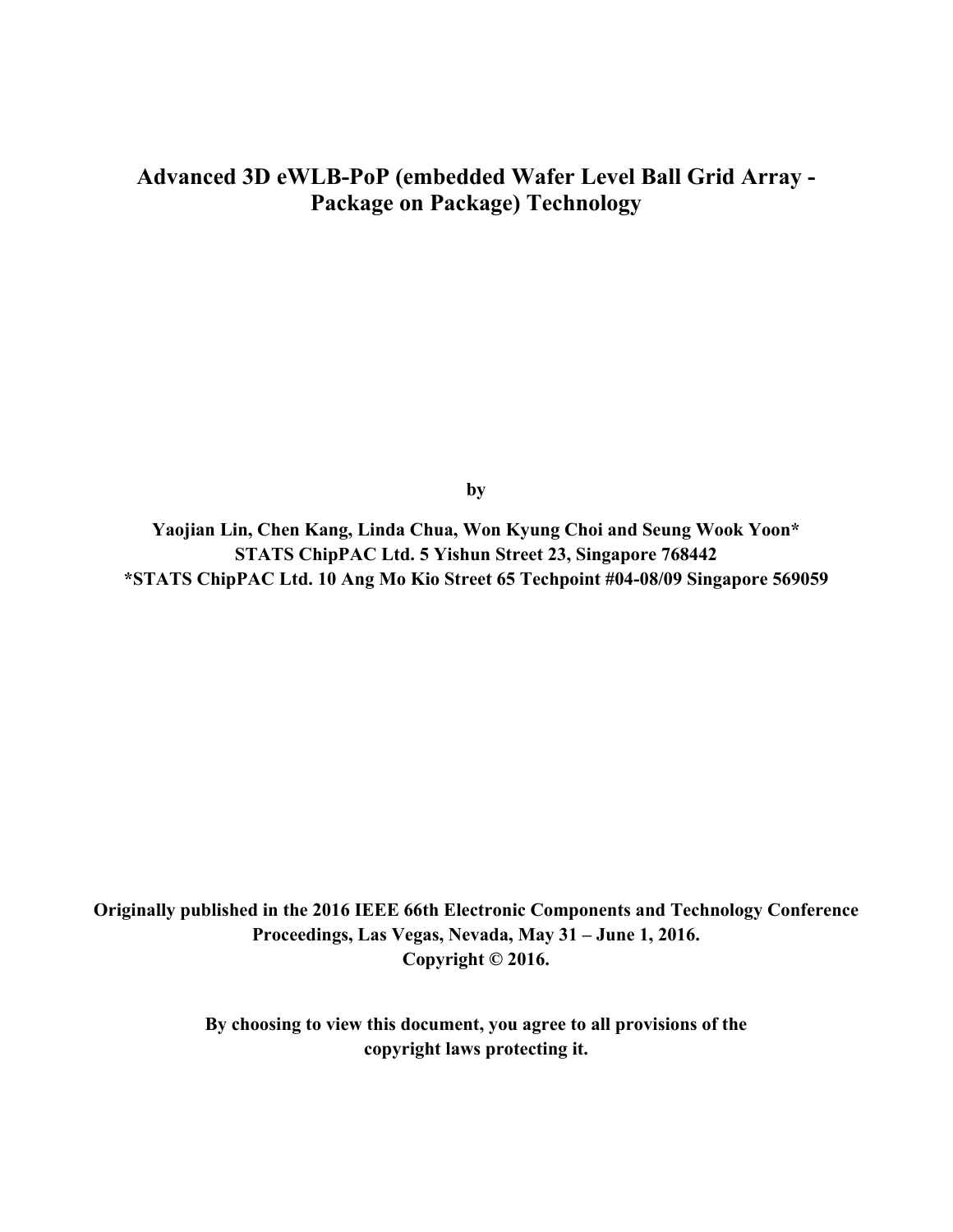## **Advanced 3D eWLB-PoP (embedded Wafer Level Ball Grid Array - Package on Package) Technology**

Yaojian Lin, Chen Kang, Linda Chua, Won Kyung Choi and Seung Wook Yoon STATS ChipPAC Ltd. 5 Yishun Street 23, Singapore 768442 \*STATS ChipPAC Ltd. 10 Ang Mo Kio Street 65 Techpoint #04-08/09 Singapore 569059 *seungwook.yoon@statschppac.com*

#### **Abstract**

The emergence and evolution of any package technology is driven by market trends as experienced by the end application. With the maturation of the mobile market, the trends for Smartphone and other mobile devices are more than ever for lower cost. Meanwhile, a higher degree of functionality and performance, thinner profile, and longer battery life are some of the additional market drivers seen in these devices. The implications of these market drivers on the packaging content of mobile devices are; higher performance designs, lower cost, smaller form factor, and higher level of integration.

The advancement of silicon scaling to 14/16 nanometer (nm) in support of higher performance, higher bandwidth and lower power consumption in portable and mobile devices is pushing the boundaries of emerging packaging technologies to smaller fan-out packaging designs with finer line/spacing as well as improved electrical performance and passive embedded technology capabilities. Advanced embedded Wafer Level Ball Grid Array (eWLB) technology provides a versatile platform for the semiconductor industry's technology evolution from single or multi-die 2D package designs to 2.5D interposers and 3D System-in-Package (SiP) configurations.

Earlier in 2012, eWLB Package-on-Package (eWLB-PoP) technology delivered a 30% height reduction in PoP, reducing the overall stacked package height from the industry standard 1.4mm to 1.0mm. Through further innovations in eWLB technology, a 40% height reduction in the bottom PoP architecture has been achieved. An ultra thin z-height of 0.3mm was realized in 2013, thereby providing the advantage of having an overall PoP package height as low as 0.8mm with proven board level reliability. While traditional PoP solutions are widely used in the high-end mobility market, demand is accelerating for ultra thin, cost effective packages that have the flexibility to serve a range of applications from mid-range to low-end mobile phones as well as tablets that require significantly higher processor speeds. While printed circuit board (PCB) substrate technology limits the interconnection density of a PoP package to 200-300 input/output (I/O), eWLB-based PoP solutions can deliver beyond 500 I/O in an overall thinner package with a dense vertical interconnection and wider interface to stack memory packages on the top.

This paper reports developments that extend 3D PoP and 3D SiP applications with eWLB technology, including ultra thin devices or/and with an interposer substrate attachment. Various test vehicles have been designed and fabricated to demonstrate these low profile solutions for mobile, portable and wearable electronics. The test vehicles have ranged from medium to large sizes up to  $\sim$ 230mm<sup>2</sup> and 0.4mm ball pitch. Assembly process details including embedded Bar (eBar), laser ablation, interconnect processes and mechanical characterizations are to be discussed with component and board level reliability results. In addition, warpage behavior and the PoP stacking process will also be presented. Innovative structure optimization that provides dual advantages of both height reduction and enhanced package reliability are reported. To enable higher interconnection density and signal routing, packages with multiple redistribution layers (RDL) and fine line/width spacing are fabricated and implemented on the eWLB platform. Successful reliability and electrical characterization results on 3D eWLB-PoP / eWLB-SiP configurations are reported as an enabling technology for highly integrated, miniaturized, low profile and cost effective solutions.

### **I. Introduction**

In just one decade, the hand phone has transformed from a simple communication device into a more complex system, integrating features that allow customers to use it as a multipurpose gadget. Wireless carrier technology has jumped from 1G to 3G, 3.5G and LTE, changing at the rate of every two years and with room for potential growth with global adoption. Moving forward with this trend, packaging semiconductor devices for handheld electronics has become more challenging than ever before. The growing mismatch in the interconnect gap, the addition of different functional chips with diverse features in the same system footprint while reducing the package size and increasing the battery size for extended usage has opened the window for innovative embedded packaging technology.

New and emerging applications in the consumer and mobile space, the growing impact of the Internet of Things (IoT) and wearable electronics (WE), and the complexities in sustaining Moore's Law have been driving many new trends and innovations in advanced packaging technology. The semiconductor industry now has to focus on density scaling and system level integration to meet the everincreasing electronic system demands for performance and functionality as well as the reduction of form factor, power consumption and cost.

This paradigm shift from chip scaling to system-level scaling is and will continue to reinvent microelectronics packaging, drive increased system bandwidth and performance, and help sustain Moore's Law. Demand for maximum functional integration in the smallest and thinnest package will continue to growth with an order-of-magnitude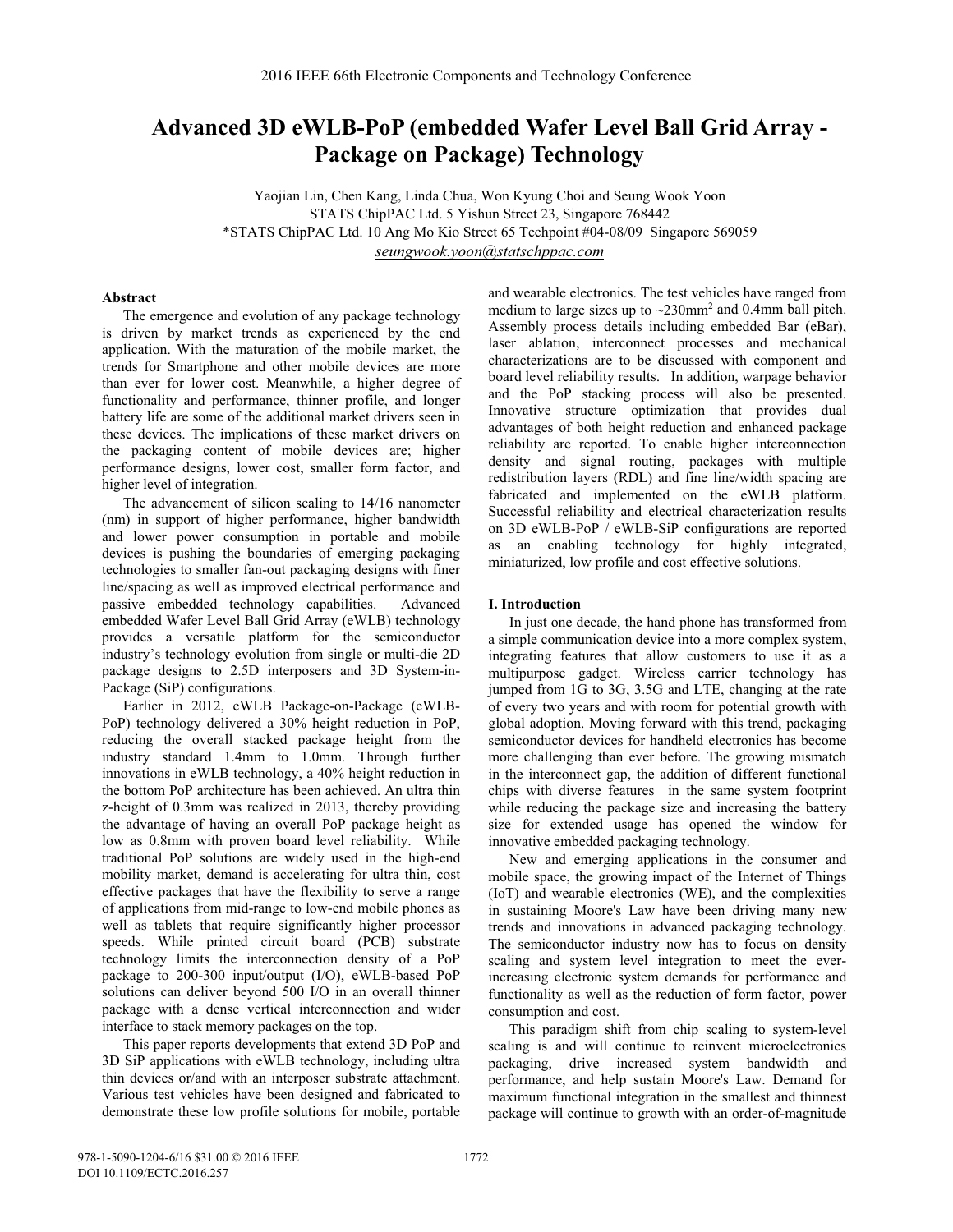requirement for lower cost and power consumption. The challenge for the semiconductor industry is to develop a disruptive packaging technology capable of achieving these goals.

To meet the above said challenges, eWLB is a continually evolving technology platform which offers additional space for routing higher I/O chips on top of the silicon (Si) chip area which is not possible in conventional wafer level packaging (WLP) or wafer level bump (WLB) [1]. It also offers comparatively better electrical, thermal and reliability performance at a reduced cost with the possibility to address more Moore (decreasing technology nodes with low-k dielectrics in SoC) and more than Moore (heterogeneous integration of chips with different wafer technology as SiP solution in multi die or 3D eWLB approaches) as shown Fig. 1(b).

eWLB technology uses a combination of front- and back-end manufacturing techniques with parallel processing of all the chips on a wafer, which can greatly reduce manufacturing costs. Its benefits include a smaller package footprint compared to conventional leadframe or laminate packages, medium to high I/O count, maximum connection density, as well as desirable electrical and thermal performance. It also offers a high-performance, powerefficient solution for the wireless market [2].





**Figure 1. (a) 300mm eWLB carrier and eWLB packages, and (b) evolution of eWLB technology from 2D to 2.5D/3D packaging solution** 

## **eWLB (embedded Wafer Level BGA) Technology**

 eWLB technology is addressing a wide range of factors. At one end of the spectrum is the packaging cost along with testing costs. Alongside, there are physical constraints such as its footprint and height. Other parameters that were considered during the development phase included I/O density, a particular challenge for small chips with a high pin count; the need to accommodate SiP approaches, thermal issues related to power consumption and the device's electrical performance (including electrical parasitic and operating frequency) [3]. The obvious solution to the challenges was some form of WLP. Two choices presented themselves: Fan-in or Fan-out. With Fan-in WLP or Wafer Level Chip Scale Packaging (WLCSP), the I/O density is limited to the die size. In Fan-out WLP (FO-WLP) or eWLB,, the interconnection system is processed directly on the wafer and the I/O density is unconstrained by die size, making it compatible with motherboard technology pitch requirements.

The wafer level chip scale package (WLCSP) was introduced in the late 1990's as a semiconductor package wherein all manufacturing operations were done in wafer form with dielectrics, thin film metals and solder bumps directly on the surface of the die with no additional packaging[1]. The basic structure of the WLCSP has an active surface with polymer coatings and bumps with bare silicon (Si) exposed on the remaining sides and back of the die. There are three stages in the process of WLCSP. Additional fab steps create an interconnection system on each die, with a footprint smaller than the die. Solder balls are then applied and parallel testing is performed on the wafer. Finally, wafers are sawn into individual units, which are used directly on the motherboard without the need for interposers or underfill. Unlike conventional WLP, the first step in eWLB manufacturing is to thin and singulate the incoming silicon wafer. Although this is commonly done for other semiconductor package formats, it has not been practiced for conventional WLP. Following singulation, the diced silicon wafers are then reconstituted into a standardized wafer (or panel) shape for the subsequent process steps as shown in Figure 2.



**Figure 2. eWLB Assembly Process Flow** 

The reconstitution process as shown on the left in Figure 2 includes four main steps.

1) The reconstitution process starts by laminating an adhesive foil onto a carrier.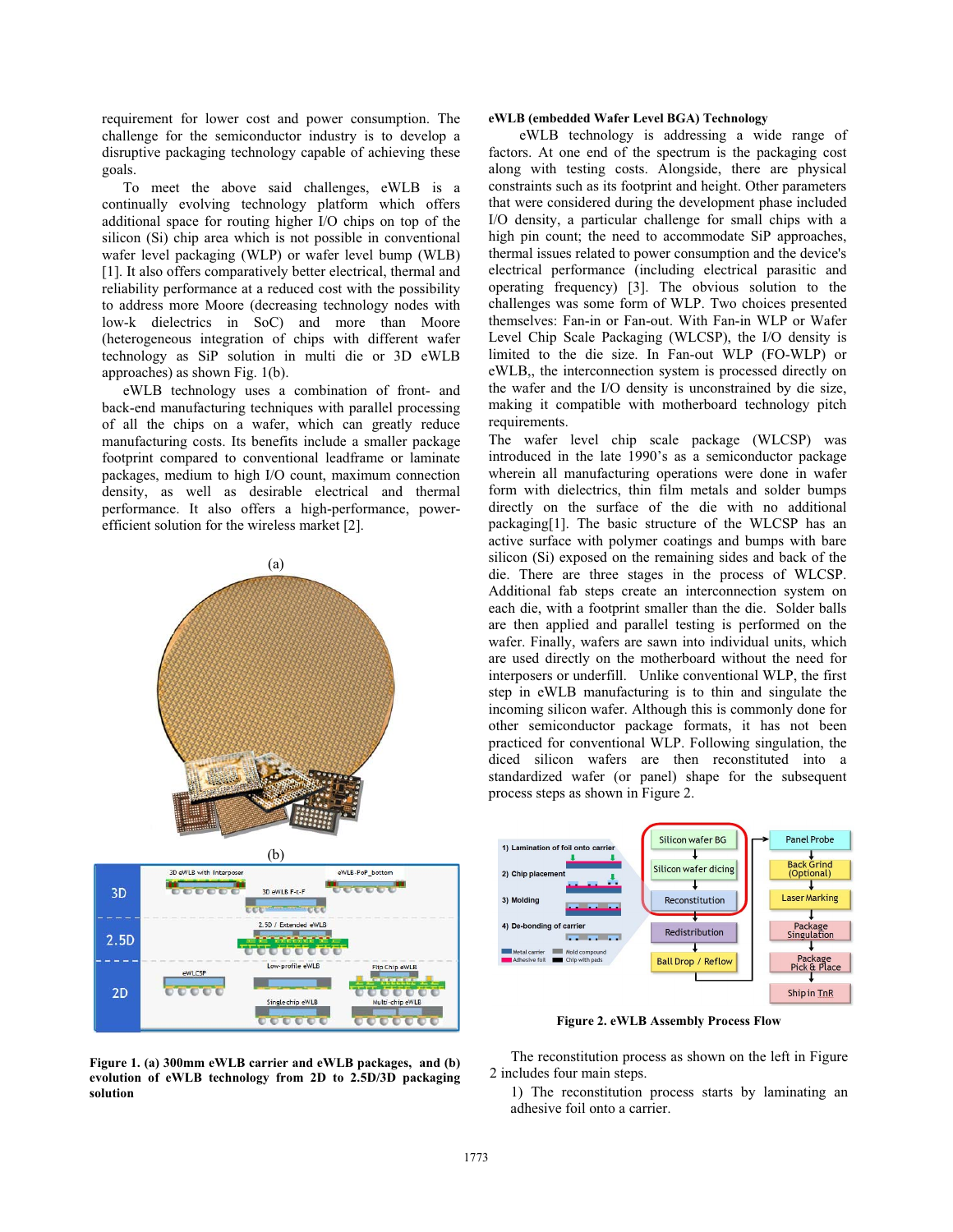2) The singulated die are accurately placed face down onto the carrier with a pick and place tool.

3) A compression molding process is used to encapsulate the die with molding compound while the active face of the die is protected.

4) After curing the molding compound, the carrier and foil are removed with a de-bonding process, resulting in a reconstituted wafer where the molding compound surrounds all exposed silicon die surfaces.

The eWLB process is unique in that the reconstituted wafer does not require a carrier during the subsequent wafer level packaging processes. The implementation of this process flow into 300mm diameter reconstituted wafers has been described in detail in previous presentations [2].

#### **3D eWLB-PoP Technology**

The continued demand for higher level of integration has led to the industry's adoption of 3D packaging technologies and, in particular, the Package-On-Package (PoP) configurations. This technology allows for vertical integration of the memory package and the logic package into one stacked package.



**Figure 3. (a) Schematics of package structure of 3D eWLB-PoP bottom and (b) 3D eWLB-PoP stacked (with top memory package) of total 0.8mm height.**

The top package is primarily a memory module including some combination of Flash and DRAM, while the bottom package typically contains the logic die, which is a baseband or an application processor of some kind. Top and bottom package are connected via the pads that are located on the top side of the bottom PoP package, and these pads are used to connect the top PoP (memory module) Ball Grid Array (BGA) solder balls to the bottom PoP package. There are various PoP package types including bare-die PoP, Embedded Solder On Pad (eSOP) PoP, and Laser-Via PoP that have proliferated to meet the increasing market demand [4].

3D eWLB-PoP offers significant advantages in thin profiles and lower cost compared to current PoP technologies, particularly for mobile or tablet applications. 3D eWLB-PoP bottom has a 300um package height enabling a total stacked PoP height to be less than 0.8 mm after top

memory package stacking (body thickness of 0.40mm). Table 1 shows value proposition of 3D eWLB-PoP technology.

#### **Table 1. Value proposition of eWLB-PoP**

- 1. *PoP packages larger than 15x15mm have been enabled using eWLB HVM processes*
- 2. *Ultra Thin PoP solutions of 0.8mm total stacked package (300um total bottom package thickness with embedded high density vias).*
- 3. *Further 0.6mm PoP total stacked height, with top memory package made thinner in eWLB technology.*
- 4. *Package meets all Component Level and Board Level Reliability Tests per JEDEC Standard*
- 5. *Enhanced thermal and electrical performance with shorter interconnection length compared to flipchip or WB solutions*
- 6. *Well controlled warpage for thinner package height*
- 7. *Top ball pitch is scalable down to 0.2mm (~ 1000 I/O in 16x16mm PKG)*
- 8. *Pre-stacked assembly option available for top package*

### **II. Experimental Results**

## **3D eWLB-PoP Test Vehicle Specification**

 For further process development and reliability tests, two test vehicles were designed as shown in Table 2. Both packages were used for further component/board level reliability tests with ball shear and open-short (OS) tests. For TV2, the specification was used for thermal characterization with thermal die assembly. In addition, the 28nm fab-node functional devices of TV1 and TV2 were assembled for electrical functional characterization and compared to a flip chip PoP (fcPoP).

|                          | TV1                  | TV <sub>2</sub>   |
|--------------------------|----------------------|-------------------|
| Package body size        | 10x10mm              | 15x15mm           |
| Die size                 | $50$ mm <sup>2</sup> | $110 \text{mm}^2$ |
| <b>Ball IO</b>           | $-400$               | ~1000             |
| Top ball pitch           | $0.4$ mm             | $0.35$ mm         |
| <b>Bottom ball pitch</b> | $0.4$ mm             | 0.4 <sub>mm</sub> |
| <b>Ball size</b>         | $0.25$ mm            | $0.25$ mm         |
| <b>Body thickness</b>    | $0.2$ mm             | $0.20$ mm         |

**Table 2. eWLB-PoP Test Vehicles Specification** 



**Figure 4. Micrograph of 3D eWLB-PoP; (a) TV1 and (b) TV2 Component Level Reliability of 3D eWLB-PoP**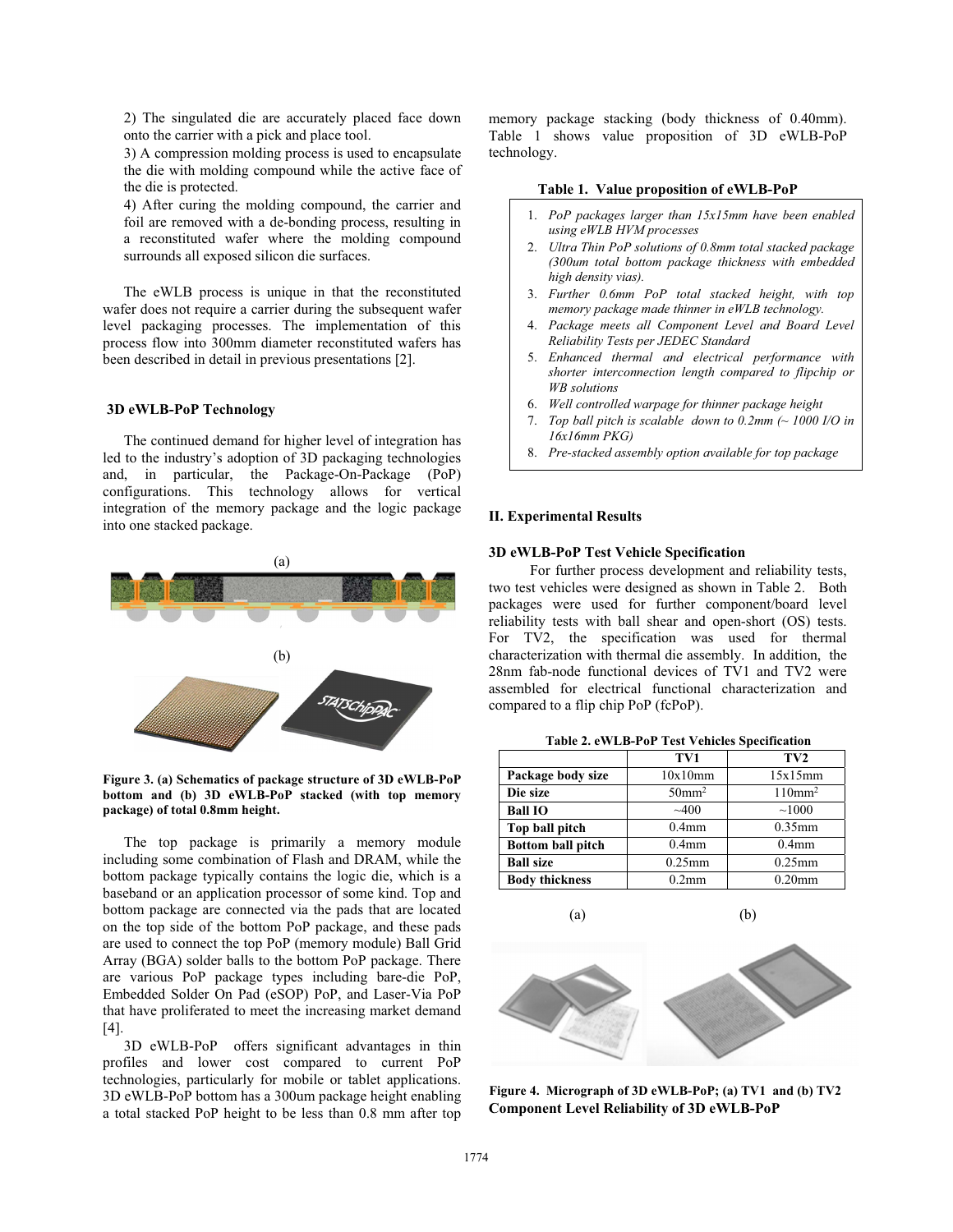Table 3 shows the package level reliability result of 3D eWLB-PoP. They passed JEDEC (Joint Electron Device Engineering Council) standard package reliability tests such as MSL (Moisture Sensitivity Level) 3 with Pb-free solder conditions. The test vehicles (TV1/2) were 10x10mm and 15x15mm 3D eWLB-PoP. Both successfully passed all industry standard package level reliability with ball shear test and OS test.

**Table 3. Package Level Reliability Results of 3D eWLB-PoP.** 

| <b>Reliability Test</b>                 | <b>JEDEC</b>       | <b>Test Condition</b>   | <b>Read-out</b>    | <b>Results</b> |
|-----------------------------------------|--------------------|-------------------------|--------------------|----------------|
| <b>Unbiased HAST</b><br>(W/MSL3)        | <b>JESD22-A118</b> | 130°C, 85%RH            | 168hrs             | Pass           |
| Temperature Cycling<br>$(TC-B, w/MSL3)$ | <b>JESD22-A104</b> | $-55/125$ °C;<br>2Cv/hr | 1000x              | Pass           |
| High Temp. Storage<br><b>HTS</b>        | <b>JESD22-A103</b> | $150^{\circ}$ C         | 1000 <sub>hr</sub> | Pass           |

#### **Experimental Thermal Characterization of 3D eWLB-PoP**

For thermal characterization, the test vehicle was prepared with thermal die. Test vehicle specification was same as TV2 in Table 2(b). In this study, die thickness effect was studied with 3 different die thicknesses: 200um, 300um and 400um. The same die sizes for fcPoP were prepared for the comparison study.

All test vehicles had thermal die with a transistor and heating circuit block as well as temperature sensor so it easily detected temperature at the hot spot of the die with applied power. After SMT on thermal test PCB, 2.0W power was applied and measured junction temperature with various die thickness. As shown in Figure 5, eWLB-PoP has 8-10% thermal performance improvement for the same die thickness as compared to fcPoP. For eWLB, it can use thicker die than fcPoP for embedding, achieving a >20% improvement in thermal performance with the same package height of eWLB-PoP compared to fcPoP.



**Figure 5. Thermal characterization data of 3D eWLB-PoP with different die thickness compared to fcPoP.** 

## **Electrical Functional Characterization of 3D eWLB-PoP**

The TV1 and TV2 were assembled with Live dice from 28nm Low Power Foundry technology. After assembling the 3D eWLB PoP, final functional test, bench test and system level test (SLT) were performed with existing test infrastructure including test hardware of fcPoP. Test was also carried out at room temperature and hot-test of 110°C. Both TV1, TV2 passed SLT testing and all Stress tests (MSL3,TC, HTS) as shown in Table 3.

Test data shows 3D eWLB-PoP performance is equivalent or slightly improved compared to fcPoP solutions. Multiple retests did not result in cracking and it proved the mechanical robustness of low profile 3D eWLB-PoP.

## **Parasitic Electrical Simulation of 3D eWLB-PoP and fcPoP**

The RLC parasitic values for eWLB-PoP and fcPoP were extracted by computer simulation using commercial 2D electromagnetic field solver. The S-parameter of each packages were extracted by using ANSOFT HFSS. Simulated results are compared with RLC parasitic values and S parameters. The simulation modeling design was carried out with functional devices to investigate package level performance in real applications. In 3D simulation works, a few critical pins were selected and studied, such as clock, VDD as well Data pins.

**Table 4. Electrical parasitic values of RL of eWLB-PoP and fcPoP @ 1GHz. :** 

|            | Inductance, L (nH) |                | Resistance, R (m $\Omega$ ) |       |                |        |
|------------|--------------------|----------------|-----------------------------|-------|----------------|--------|
| <b>Net</b> | fcPoP              | eWLB<br>$-PoP$ | Λ<br>(%)                    | fcPoP | eWLB<br>$-PoP$ | (%)    |
|            | 1.77               | 0.43           | -76%                        | 240   | 67             | $-72%$ |
| 2          | 2.03               | 0.24           | $-88%$                      | 308   | 42             | $-86%$ |
| 3          | 1.51               | 0.57           | $-62%$                      | 348   | 112            | $-68%$ |
| 4          | 1.08               | 0.25           | $-77%$                      | 268   | 66             | $-75%$ |

### **Board Level Reliability of 3D eWLB-PoP**

For board level reliability tests, eWLB-PoP (stacked with top package) was assembled and mounted on the PCB. For PoP assembly, 0.4mm body thickness FBGA top packages were assembled and the total eWLB-PoP stacked package was less than 0.8mm in height after SMT on PCB. Those samples were tested in JEDEC TCoB and drop reliability test conditions.

Table 4 shows 3D eWLB-PoP board level reliability of JEDEC TCoB and drop test results of test vehicle 1 and 2 (Table 2 and Figure 3). The first TCoB failure was after 1000 cycles. Drop reliability performance was robust and showed no failure after 300 drops. These test results show the robustness of board level reliability of 3D eWLB-PoP.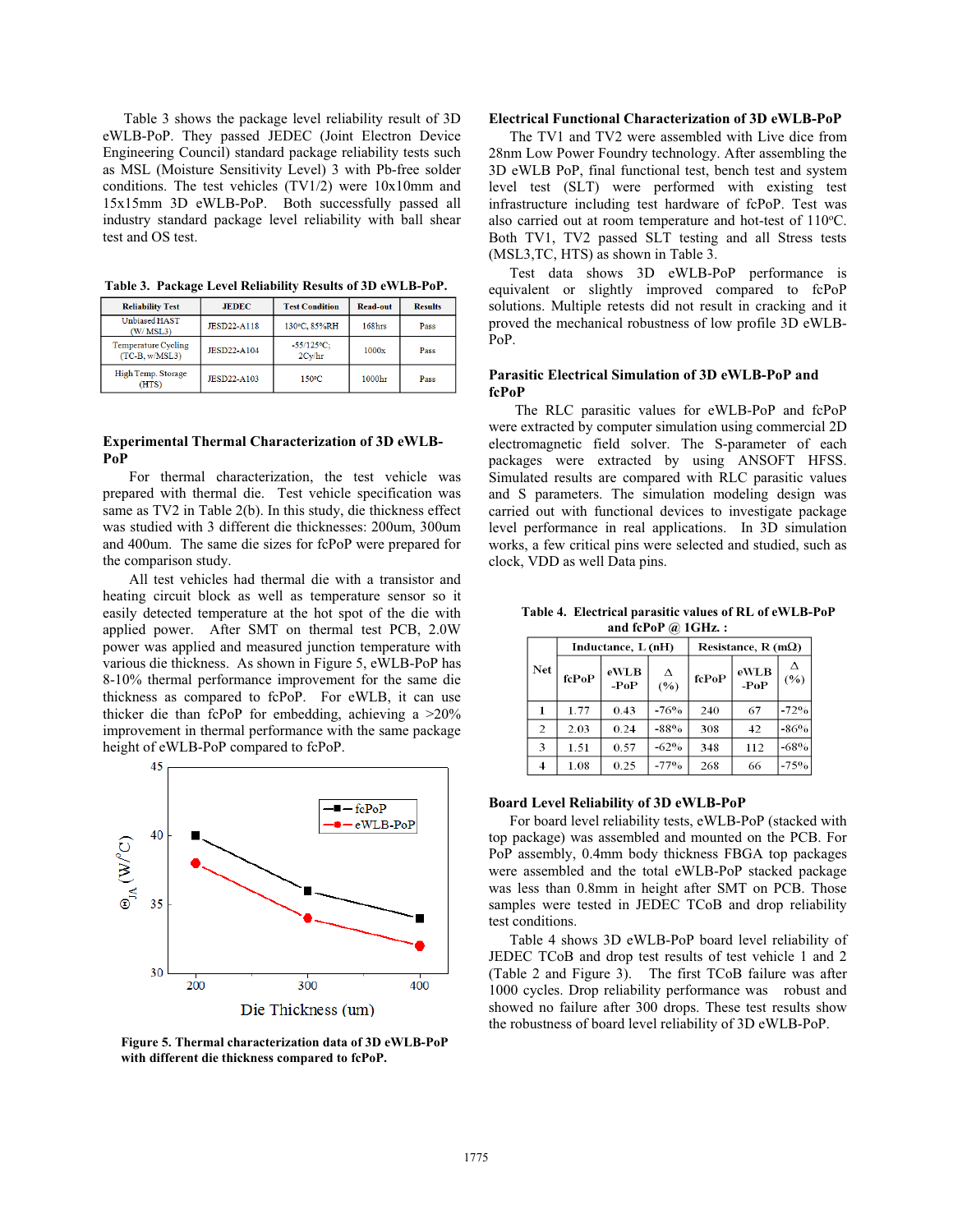

**Figure 6. Micrographs of cross-section of 3D eWLB-PoP stacked after top package attachment.** 

| <b>Table 4. Board Level Reliability Test Results</b> |  |  |  |  |
|------------------------------------------------------|--|--|--|--|
| of 3D eWLB-PoP                                       |  |  |  |  |
|                                                      |  |  |  |  |

| <b>Tests</b> | <b>Conditions</b>                                      | <b>Status</b> |
|--------------|--------------------------------------------------------|---------------|
| <b>TCoB</b>  | JEDEC JESD22-A103<br>$-40\degree$ C to 125 $\degree$ C | Pass          |
| Drop Test    | JEDEC JESD22-B111<br>1500G                             | Pass          |

#### **3D eWLB SiP / Module**

 FO-WLP in a 3D configuration has received considerable customer interest for memory and advanced application processors by virtue of the higher routing density and form factor reduction. The requirement for SiP integration is also a growing trend for advanced application processors, MEMS and sensors in IoT/WE as way to costeffectively achieve advanced silicon die partitioning for increased performance and integration in a reduced form factor[5].



**Figure 7. Schematics of 3D eWLB SiP: (a) with interposer and (b) discretes on interposer or top package of discretes.** 



**Figure 8. Micrographs of 3D eWLB SiP with interposer** 

Figure 7 shows one of example of 3D eWLB SiP/module which that has a number of discretes in the top package and is pre-stacked on the bottom eWLB to form a 3D SiP/ module with a thin profile. Discretes were removed from the motherboard and relocated in the top package for a reduction in the space required on the mother board. Discretes are also more effective when they are close to the device, which significantly improves the overall performance as well as provides a power saving advantage.

Functional test samples were prepared as shown in Figures 8 and 9, respectively. For Figure 8, a 15x15mm eWLB-PoP was assembled as described and a thin substrate with bump was attached on top of eWLB-PoP. The total height is was less than 0.5mm. In addition, the Figure7(b) concept was demonstrated as shown in Figure 8 9. It was a 6x6mm package size with a 4x4mm Si die and 12 discretes on top. This 3D eWLB SiP demonstrated more attractive power efficiency performance compared to conventional packaging and it is representative of a significantly smaller packaging solution that is well-suited for IoT or WE devices.



**Figure 9. Photographs of 3D SiP eWLB-PoP with discretes on interposer or top package of discretes.** 

#### **III. Conclusions**

Rapid growth of mobile and emerging IoT/WE devices will be enabled only by more compact and low-cost